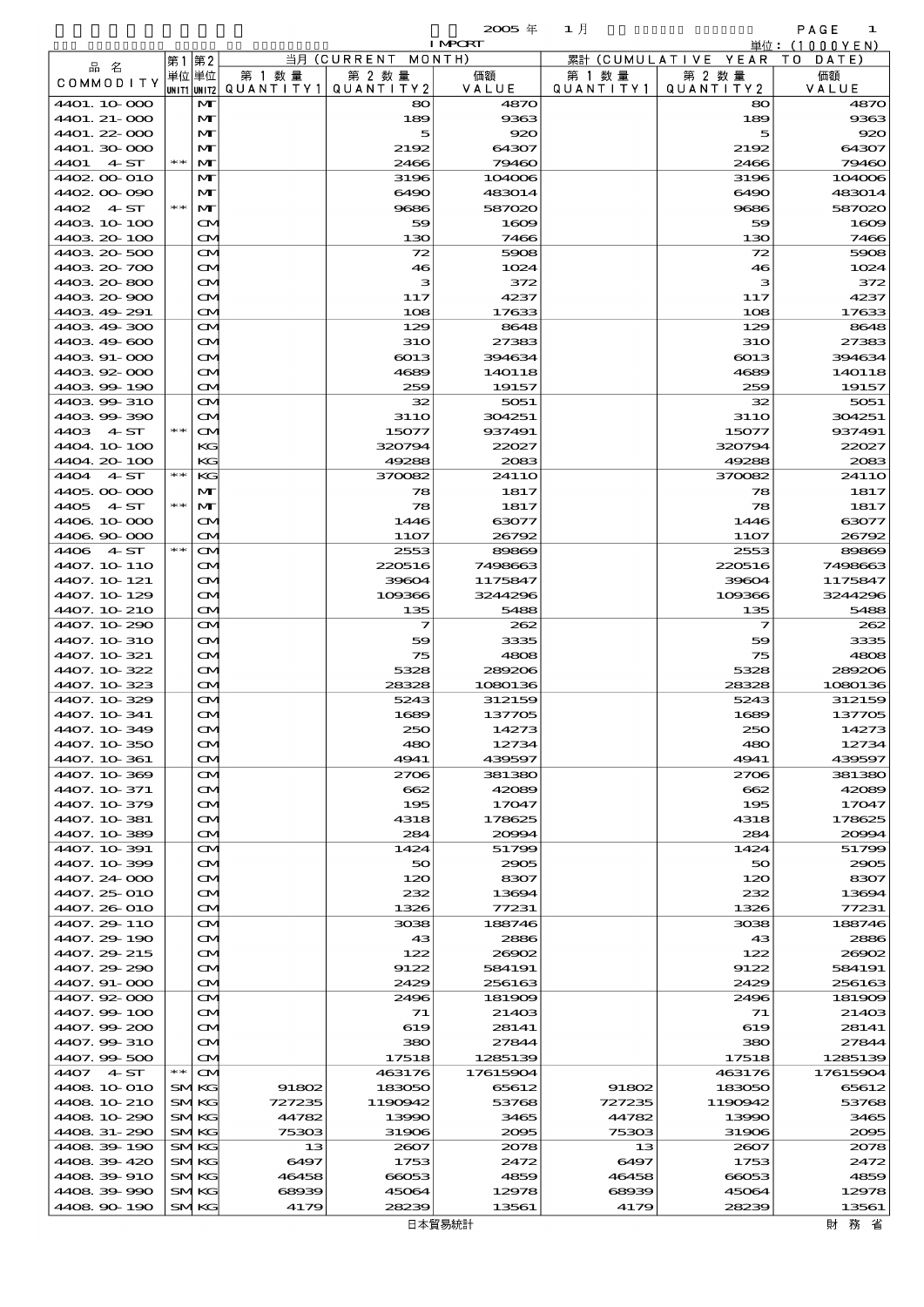$\overline{20005}$   $\overline{4}$  and  $\overline{1}$   $\overline{1}$  and  $\overline{1}$  and  $\overline{1}$  and  $\overline{2}$  and  $\overline{2}$  and  $\overline{2}$  and  $\overline{2}$  and  $\overline{2}$  and  $\overline{2}$  and  $\overline{2}$  and  $\overline{2}$  and  $\overline{2}$  and  $\overline{2}$  and  $\overline{2}$  and  $\overline$ 

| $\cdots$<br>. .<br>the contract of the contract of<br>o esta<br>.,<br>٠<br>., | <br>٠ |  |
|-------------------------------------------------------------------------------|-------|--|
| ∼                                                                             |       |  |

|                             |                            |                       |                      |                                 | <b>I MPORT</b>   |                              |                                 | 単位: (1000 Y E N) |
|-----------------------------|----------------------------|-----------------------|----------------------|---------------------------------|------------------|------------------------------|---------------------------------|------------------|
| 品名                          | 第1                         | 第2                    |                      | 当月(CURRENT                      | MONTH)           | 累計(CUMULATIVE                | YEAR                            | T O<br>DATE      |
| COMMODITY                   | 単位 単位                      |                       | 第 1 数 量<br>QUANTITY1 | 第 2 数量<br>QUANTITY2             | 価額<br>VALUE      | 第 1 数 暈<br>Q U A N T I T Y 1 | 第 2 数量<br>QUANTITY 2            | 価額<br>VALUE      |
| 4408.90-510                 | UNIT1 UNIT2<br><b>SMKG</b> |                       | 837437               | 184738                          | 44352            | 837437                       | 184738                          | 44352            |
| 4408.90-610                 | <b>SMKG</b>                |                       | 1091344              | 673264                          | 120101           | 1091344                      | 673264                          | 120101           |
| 4408.90-690                 | <b>SMKG</b>                |                       | 3000040              | 1443344                         | 405933           | 3000040                      | 1443344                         | 405933           |
| 4408 4 ST                   | SMKG                       |                       | 5994029              | 3864950                         | 731274           | 5994029                      | 3864950                         | 731274           |
| 4409.10-200                 |                            | KG                    |                      | 240313                          | 93292            |                              | 240313                          | 93292            |
| 4409.10-310<br>4409.10.320  | <b>CMKG</b><br>CMKG        |                       | 7815<br>3087         | 3748682<br>1409813              | 519962<br>240690 | 7815<br>3087                 | 3748682<br>1409813              | 519962<br>240690 |
| 4409.20-110                 |                            | KG                    |                      | 48358                           | 12834            |                              | 48358                           | 12834            |
| 4409, 20-190                |                            | KG                    |                      | 51405                           | 10147            |                              | 51405                           | 10147            |
| 4409.20-200                 |                            | KG                    |                      | 327615                          | 126945           |                              | 327615                          | 126945           |
| 4409.20-310                 | <b>CMKG</b>                |                       | 373                  | 316231                          | 60985            | 373                          | 316231                          | 60985            |
| 4409.20-320<br>4409.20-330  | CMKG<br>CMKG               |                       | 202<br>2752          | 63943<br>2061856                | 14981<br>263713  | 202<br>2752                  | 63943<br>2061856                | 14981<br>263713  |
| 4409.20-340                 | <b>CMKG</b>                |                       | 12013                | 8994227                         | 1532790          | 12013                        | 8994227                         | 1532790          |
| 4409<br>4ST                 |                            | KG                    |                      | 17262443                        | 2876339          |                              | 17262443                        | 2876339          |
| 4410 21-010                 | <b>CMKG</b>                |                       | 12709                | 8020485                         | 494077           | 12709                        | 8020485                         | 494077           |
| 4410 29 010                 | <b>CMKG</b>                |                       | 819                  | 517500                          | 37951            | 819                          | 517500                          | 37951            |
| 4410 31-010                 | CMKG                       |                       | 473                  | 297941                          | 19726            | 473                          | 297941                          | 19726            |
| 4410 32 010<br>4410 33 010  | <b>CMKG</b><br><b>CMKG</b> |                       | 12427<br>249         | 8342005<br>182456               | 533141<br>8844   | 12427<br>249                 | 8342005<br>182456               | 533141<br>8844   |
| 4410 39 010                 | CMKG                       |                       | 217                  | 50978                           | 8684             | 217                          | 50978                           | 8684             |
| 4410. 90-010                | <b>CMKG</b>                |                       | 38                   | 11688                           | 2557             | 38                           | 11688                           | 2557             |
| 4410 4 ST                   | CMKG                       |                       | 26932                | 17423053                        | 1104980          | 26932                        | 17423053                        | 1104980          |
| 4411. 11- 000               |                            | KС                    |                      | 859922                          | 34079            |                              | 859922                          | 34079            |
| 4411.19-000                 |                            | KG                    |                      | 1465683                         | 109633           |                              | 1465683                         | 109633           |
| 4411. 21-000<br>4411.29-000 |                            | KG<br>KG              |                      | 12138313<br>2461073             | 530765<br>394016 |                              | 12138313<br>2461073             | 530765<br>394016 |
| 4411.39-000                 |                            | KG                    |                      | 18546                           | 3486             |                              | 18546                           | 3486             |
| 4411.99-000                 |                            | KG                    |                      | 30626                           | 6460             |                              | 30626                           | 6460             |
| 4411<br>4ST                 | $* *$                      | KG                    |                      | 16974163                        | 1078439          |                              | 16974163                        | 1078439          |
| 4412 13 119                 |                            | <b>CMISM</b>          | 358                  | 103048                          | 50733            | 358                          | 103048                          | 50733            |
| 4412 13 121                 |                            | CMSM                  | 745                  | 315482                          | 37670            | 745                          | 315482                          | 37670            |
| 4412 13 122<br>4412 13 123  |                            | CMSM<br>CMISM         | 1281<br>6427         | 281640<br>708105                | 60879<br>210832  | 1281<br>6427                 | 281640<br>708105                | 60879<br>210832  |
| 4412 13 125                 |                            | CMSM                  | 610                  | 41219                           | 21378            | 610                          | 41219                           | 21378            |
| 4412 13 130                 |                            | CMSM                  | 160                  | 4965                            | 11780            | 160                          | 4965                            | 11780            |
| 4412 13 211                 |                            | CMISM                 | 1649                 | 137019                          | 125482           | 1649                         | 137019                          | 125482           |
| 4412 13 219                 |                            | CMSM                  | 1607                 | 484795                          | 192024           | 1607                         | 484795                          | 192024           |
| 4412 13 221                 |                            | CMISM                 | 1465                 | 615833                          | 72941            | 1465                         | 615833                          | 72941            |
| 4412 13 229<br>4412 13 231  |                            | CMSM<br>CMSM          | 476<br>7453          | 104956<br>741478                | 20419<br>356726  | 476<br>7453                  | 104956<br>741478                | 20419<br>356726  |
| 4412 13 233                 |                            | CMISM                 | 1724                 | 116023                          | 71585            | 1724                         | 116023                          | 71585            |
| 4412 13 240                 |                            | SN                    | 323                  | 9727                            | 22705            | 323                          | 9727                            | 22705            |
| 4412, 14, 011               |                            | CMISM                 | 2518                 | 205683                          | 207042           | 2518                         | 205683                          | 207042           |
| 4412 14 019                 |                            | <b>CMSM</b>           | 41                   | 8234                            | 4321             | 41                           | 8234                            | 4321             |
| 4412 14 031                 |                            | CMISM                 | 558                  | 226274                          | 28319            | 558                          | 226274                          | 28319            |
| 4412 14 039<br>4412 14 041  |                            | CMISM<br>CMISM        | 1639<br>9900         | 383629<br>1114659               | 92777<br>289592  | 1639<br>9900                 | 383629<br>1114659               | 92777<br>289592  |
| 4412 14 042                 |                            | CMISM                 | 1599                 | 99152                           | 75366            | 1599                         | 99152                           | 75366            |
| 4412 14 049                 |                            | <b>CMISM</b>          | 824                  | 18870                           | 28014            | 824                          | 18870                           | 28014            |
| 4412 19 011                 |                            | CMISM                 | 2161                 | 115430                          | 106483           | 2161                         | 115430                          | 106483           |
| 4412 19 019                 |                            | CMISM                 | 28                   | 4073                            | 3575             | 28                           | 4073                            | 3575             |
| 4412. 19 021                |                            | CMISM                 | 22                   | 6501                            | 1658             | 22                           | 6501                            | 1658             |
| 4412 19 023<br>4412 19 024  |                            | CMISM<br><b>CMISM</b> | 528<br>2336          | 56625<br>132256                 | 25425<br>96965   | 528<br>2336                  | 56625<br>132256                 | 25425<br>96965   |
| 4412 22 010                 |                            | CMISM                 | 453                  | 19138                           | 23176            | 453                          | 19138                           | 23176            |
| 4412.22-090                 |                            | CMISM                 | 6300                 | 269634                          | 269356           | 6300                         | 269634                          | 269356           |
| 4412 29 010                 |                            | CMISM                 | 2429                 | 77946                           | 203039           | 2429                         | 77946                           | 203039           |
| 4412.29-090                 |                            | CMISM                 | 12448                | 464505                          | 440728           | 12448                        | 464505                          | 440728           |
| 441292010                   | <b>CMKG</b>                |                       | 42                   | 22032                           | 3276             | 42                           | 22032                           | 3276             |
| 4412.92-090<br>441293010    | <b>CMKG</b><br><b>CMKG</b> |                       | 257<br>1             | 168894<br>$\boldsymbol{\infty}$ | 11677<br>530     | 257<br>1                     | 168894<br>$\boldsymbol{\alpha}$ | 11677<br>530     |
| 441293090                   | CMKG                       |                       | 1                    | 114O                            | 232              | 1                            | 114O                            | 232              |
| 441299010                   | CMKG                       |                       | $\infty$             | 3553124                         | 547705           | $\bf{6}$                     | 3553124                         | 547705           |
| 441299090                   | CMKG                       |                       | 2250                 | 1088405                         | 145418           | 2250                         | 1088405                         | 145418           |
| 4412 4 ST                   | CМ                         |                       | 77603                |                                 | 3859828          | 77603                        |                                 | 3859828          |
| 441300000                   | <b>CMKG</b><br><b>CMKG</b> |                       | 4                    | 4546                            | 1603             | 4                            | 4546                            | 1603             |
| 4413 4 ST<br>4414.00-000    |                            | KС                    | 4                    | 4546<br>1421647                 | 1603<br>458992   | 4                            | 4546<br>1421647                 | 1603<br>458992   |
| 4414<br>4ST                 | ∗∗                         | KG                    |                      | 1421647                         | 458992           |                              | 1421647                         | 458992           |
| 4415، 10،000                | NO KG                      |                       | 451356               | 378191                          | 57844            | 451356                       | 378191                          | 57844            |
| 4415.20-000                 | NO                         | KG                    | 145827               | 2991386                         | 172162           | 145827                       | 2991386                         | 172162           |
| 4415 4 ST                   | NO KG                      |                       | 597183               | 3369577                         | 230006           | 597183                       | 3369577                         | 230006           |
| 4416.000.000<br>4416<br>4ST | ∗∗                         | KG<br>KG              |                      | 121115<br>121115                | 71693<br>71693   |                              | 121115<br>121115                | 71693<br>71693   |
|                             |                            |                       |                      |                                 |                  |                              |                                 |                  |